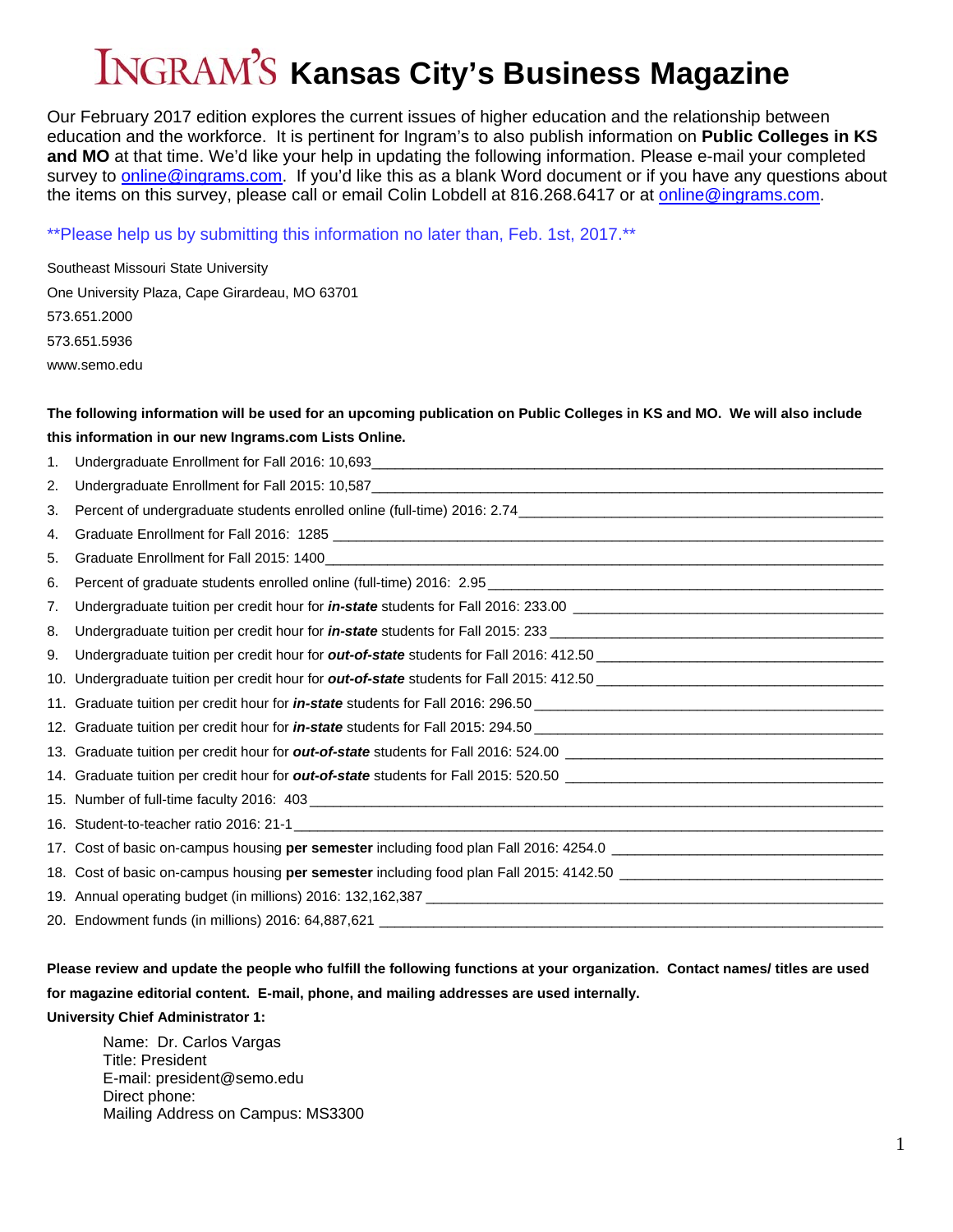#### **University Chief Administrator 2:**

Name: Dr. Karl Kunkel Title: Provost E-mail: [provost@semo.edu](mailto:provost@semo.edu)  Direct phone:573.651.2063 Mailing Address on Campus: MS 3400

#### **Graduate Program Chief Administrator:**

Name: Dr. Allen Gathman Title: Interim Dean of the School of Graduate Studies E-mail: [graduateschool@semo.edu](mailto:graduateschool@semo.edu) Direct phone:537.651.2192 Mailing Address on Campus: MS 3400

#### **Sales & Marketing Executive 1 for University:**

Name: Jeff Harmon Title: Executive Director, University Communications and Marketing E-mail: [jharmon@semo.edu](mailto:jharmon@semo.edu) Direct phone:573-651-2433 Mailing Address on Campus: MS 7300

#### **Sales & Marketing Executive 2 for University**:

Name: Title: E-mail: Direct phone: Mailing Address on Campus:

#### **Information on this survey completed by:**

Name: India Hampton Title: Senior Administrative Assistant E-mail: [instresearch@semo.edu](mailto:instresearch@semo.edu) Direct phone:573.651.2249 Fax: Mailing Address on Campus: Date submitted: 01/31/2017

**The following are individuals are people Ingram's can rely on to provide accurate information about the university (including employment data, revenue, and enrollment information). Please indicate** *at least 2 people* **to contact (in the event one person is unavailable, we need a second informant).** 

#### **Authorized Informant 1.**

Name: Title: E-mail: Direct phone: Fax: Mailing Address on Campus:

#### **Authorized Informant 2.**

| Name:         |
|---------------|
| Title:        |
| E-mail:       |
| Direct phone: |
| Fax:          |